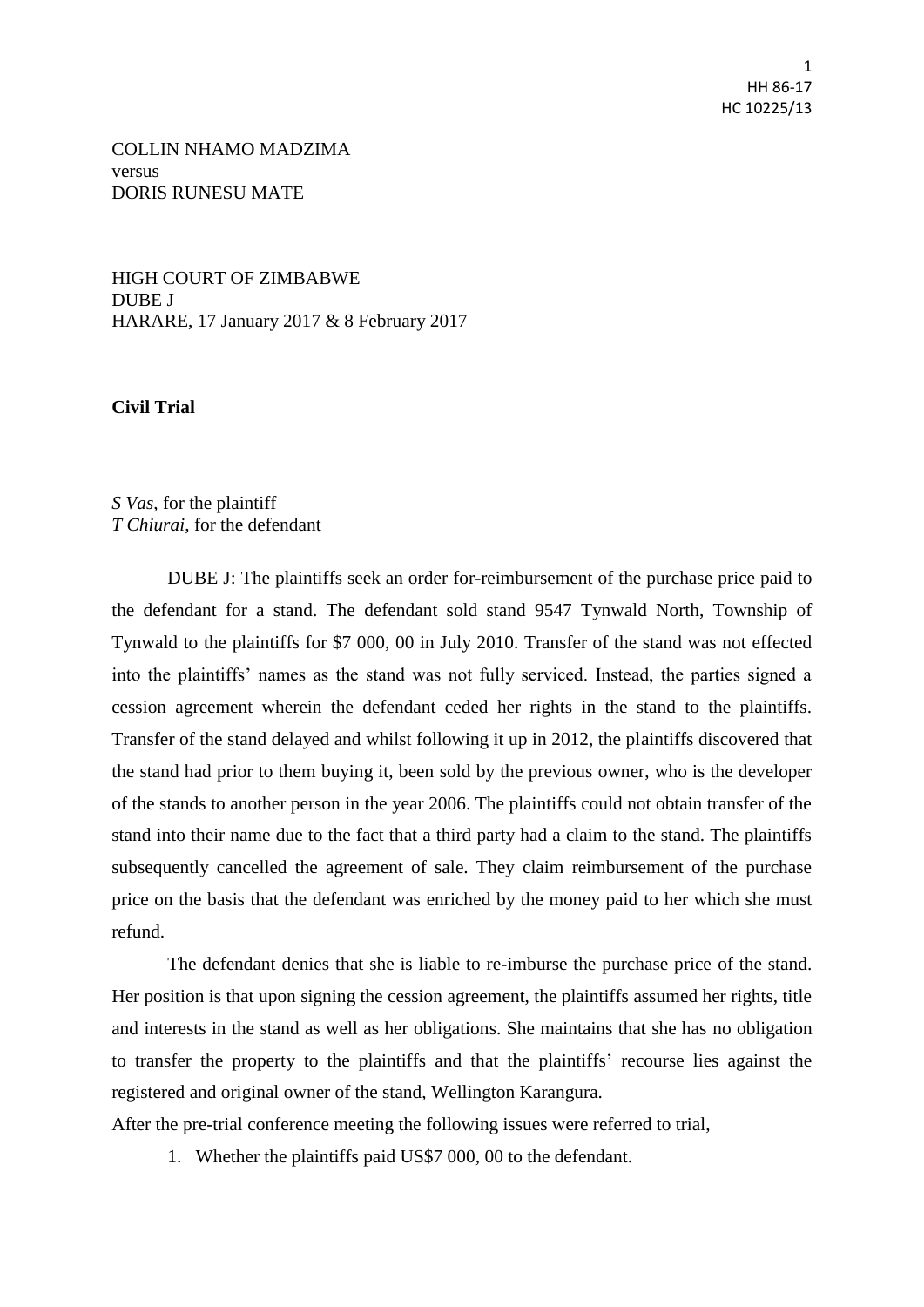- 2. Whether the plaintiffs are entitled to be refunded amounts paid by the defendant.
- 3. Whether the agreement of sale and agreement of cession are void and against whom are they enforceable.

The plaintiffs called one witness in support of their case. Collin Madzima the first plaintiff testified in the plaintiffs' case. His testimony is as follows. He is married to the second plaintiff. They entered into an agreement with the defendant for a stand. They paid \$7 000, 00 for the stand. A cession agreement was also entered into. When they signed the cession form, they were made to understand that it was for the purposes of transferring the property to him and his wife. They appreciated at the time of signing that the defendant had not yet obtained title deeds for the stands. They paid cession fees of \$350,00 through Amazon Real Estate, to the defendant. The plaintiffs discovered in the year 2012, that the same stand had previously been sold by Wellington Karangura the previous owner to a third party in the year 2006. They approached Borm Real Estate, the estate agents who facilitated the sale between Mr Karangura and the defendant. The estate agents company explained that it had double allocated the stand and it offered to allocate to the plaintiffs, another stand. The offer of the stand never materialised. They have since cancelled the contract. The defendant refuses to reimburse the monies paid.

The witness testified well and maintained his story under cross-examination. His version of the story was straightforward.

The defendant testified in her own case. She testified as follows. She bought the stand in issue from Wellington Karangura through Borm Real Estate. She decided to sell the stand because of the delays in servicing the stand. She sold the stand to the plaintiffs in 2010 for \$7000-00. The parties entered into a cession agreement. She ceded all her rights in the stand to the plaintiffs. After ceding her rights, she expected the plaintiffs to deal directly with Borm Real Estate. She was alerted by the plaintiffs in the year 2012 that Wellington Karangura had previously sold the stand to a third party in 2006. She was unaware of this fact at the time she bought the stand and when she sold it. She transferred all her rights in the stand to the plaintiffs. The plaintiffs should be claiming reimbursement of the purchase price from the original owner as she ceded her rights in the stand to them. The defendant maintained her version under cross-examination. Her version of events was not meaningfully challenged.

 It is commons cause that the defendant sold the stand in issue to the plaintiffs for \$7000-00. The stand was paid for in full. The parties entered into an agreement of sale as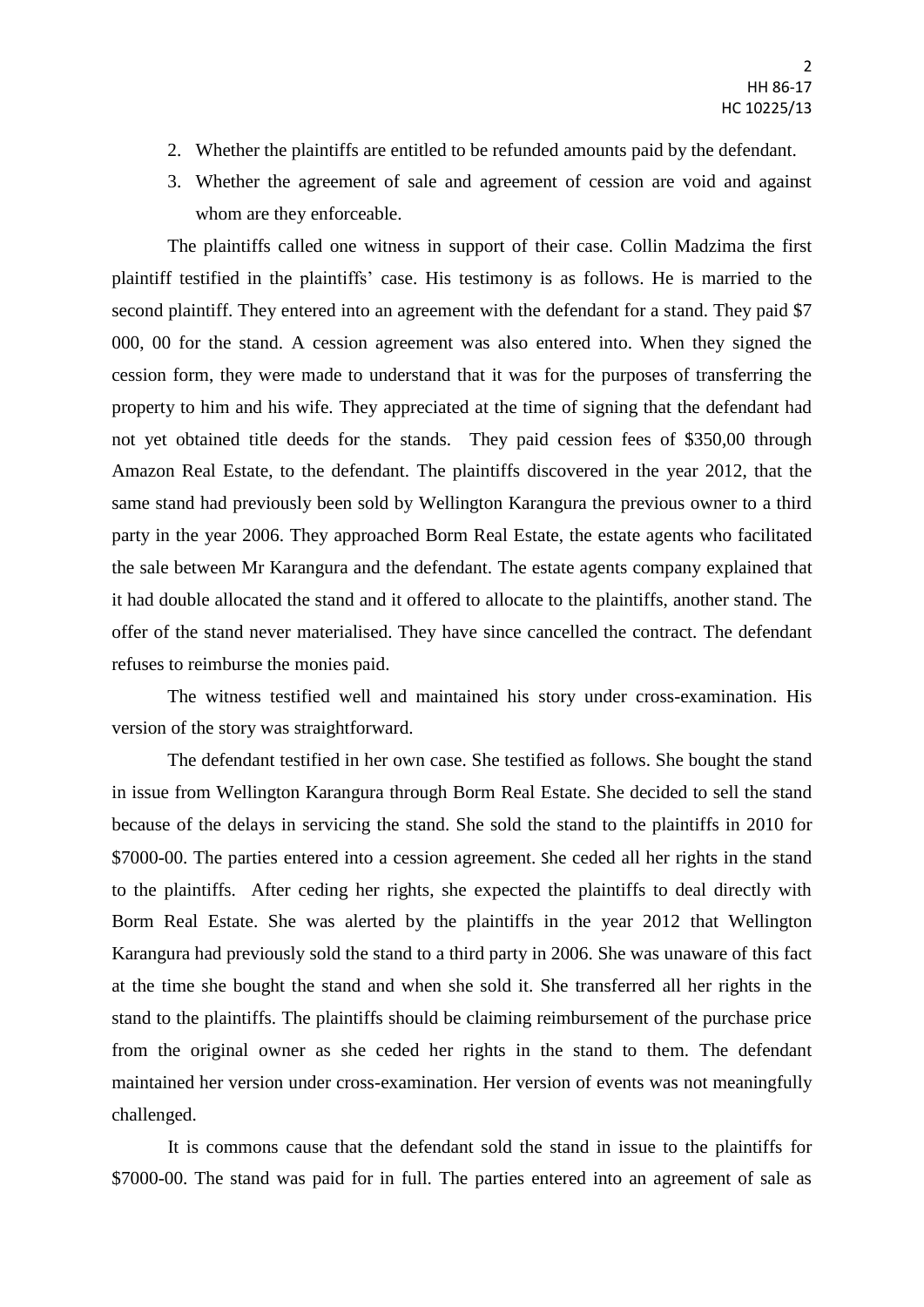well as a cession agreement. Rights in the stand were ceded to the plaintiffs. A further \$350- 00, being cession fees was paid to the defendant by the plaintiffs. It was subsequently discovered after the sale that the stand had been previously sold to a third party. The issue that remains for the court to resolve is the validity of the cession agreement and whether the plaintiffs are entitled to be refunded the purchase price and cession fees paid to the defendant.

 The concept of cession has been defined in a number of cases. The case of *Johnson* v *Incorporated General Insurance Ltd* 1983 (1) SA 318 (A) is the *locus classicus* of the cases on cession agreements. In this case, the court defined a cession as,

"an act of transfer to enable the transfer of the right to claim to take place. Accomplished by means of an agreement entered into between the cedent and the cessionary and arising out of a *justa causa* from which the intention of the cedent to transfer the right to claim appears or can be inferred and from which the intention of the cessionary to become the holder of the right appears or can be inferred."

The case was followed in the case of *FNB* v *Lynn* 1996 (2) SA 339 (A). A simpler definition of cession is given in *Contract, General Principles*, 4th Ed, Juta by Van der Merwe at p 386 where the authors define a cession as follows,

"a juristic act, which transfers the right from the estate of the creditor, (cedent) to that of another (cessionary), who thereby becomes a creditor in his stead."

See also *Botha* v *Fick* 1995 (2) SA 339 (A).

The following requirements must be present for a valid cession.

- a) an agreement between the cedent and the cessionary to give and accept transfer.
- b) a right inhering to the cedent.
- c) all formalities of the law must be complied with.

 Put simply, a cession is a method by which rights are transferred. It involves a transfer of personal rights by agreement between a cedent and a cessionary. Once a cession has taken place, the right vests in the cessionary. There are no formalities for the transfer of rights in a cession. The subject matter of the cession should be capable of being ceded by the cedent. The right sought to be ceded must fall within the estate of the cedent. A cedent may only cede existing rights. He may only cede rights that he is entitled to dispose of. The person disposing of the right must have the capacity to do so. The agreement concluded between the cedent and cessionary constitutes the *justa causa* for the cession. Once a cession has taken place, the cessionary steps into the shoes of the cedent and the thing ceded becomes part of the cessionary's estate. A cession is not a mode of transferring real rights.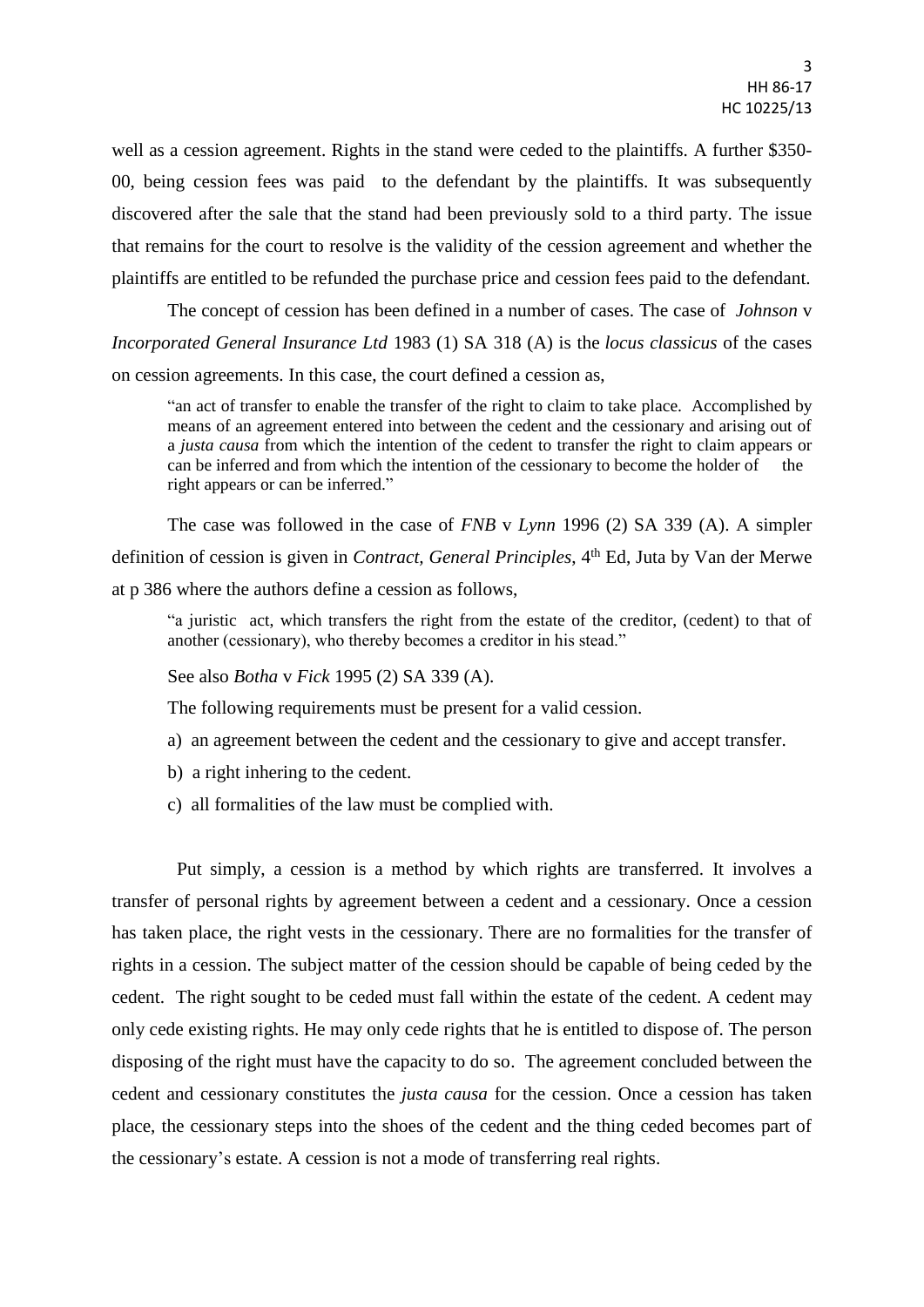What emerges from these facts is that when the parties signed the cession agreement, they mistakenly believed that the defendant had exclusive rights to the property. She was unaware of an earlier agreement of sale of the stand between the original owner and a third party. The defendant mistakenly thought that she had a right which she was capable of ceding.

 The facts of this case disclose a double sale. The first purchaser has not been joined to these proceedings. The first purchaser has an interest in the stand that is subject of this dispute. Had he been joined to these proceedings, it would have been easier to resolve this dispute regard being had to his views. The court would also have had a holistic approach to the dispute. The failure to cite the first purchaser is not fatal to the dispute. The court is still entitled to determine the dispute in so far as it affects the rights and interests of the parties before it in terms of r 87(1) of rules. No injustice will be caused to the first purchaser by this approach. The court has decided to deal with the dispute as between the parties before it.

 The first requirement related to the need for an agreement was fulfilled. The plaintiffs maintained that at the time they were asked to sign the cession form they understood that they were getting transfer of the stand into their names. The defendant told the plaintiffs at the time of the sale that she was selling the stand because there had been delays in servicing the stand and hence a delay in transferring the stand into her name. Their contention that they believed the stand was being transferred to them a day after the sale when they filled in cession form suggests folly on the part of the plaintiffs. The evidence led reveals that the parties entered into an agreement to cede the stand and not to transfer the stand into their names.

 The next requirement is that the right sought to be transferred must inhere in the cedent. The word *'inhere'* means to exist. The requirement is that a cedent must have a right inhering or existing in him before he can cede rights in that asset. In determining whether or not a right inheres in a cedent, what one has to consider is whether the asset falls in the estate of the cedent at the time of the cession. See *NMB v Lynn*.[supra] The asset sought to be transferred must be part of the estate of the cedent. The authors in *Contract, General Principles* state at p393 that:

"A cession that is intended to transfer immediately a right that is not (yet) an asset in the estate of the cedent is ineffective. This is so irrespective of whether the cedent mistakenly thinks that he has a right, or fraudulently purports to cede the right to some other person."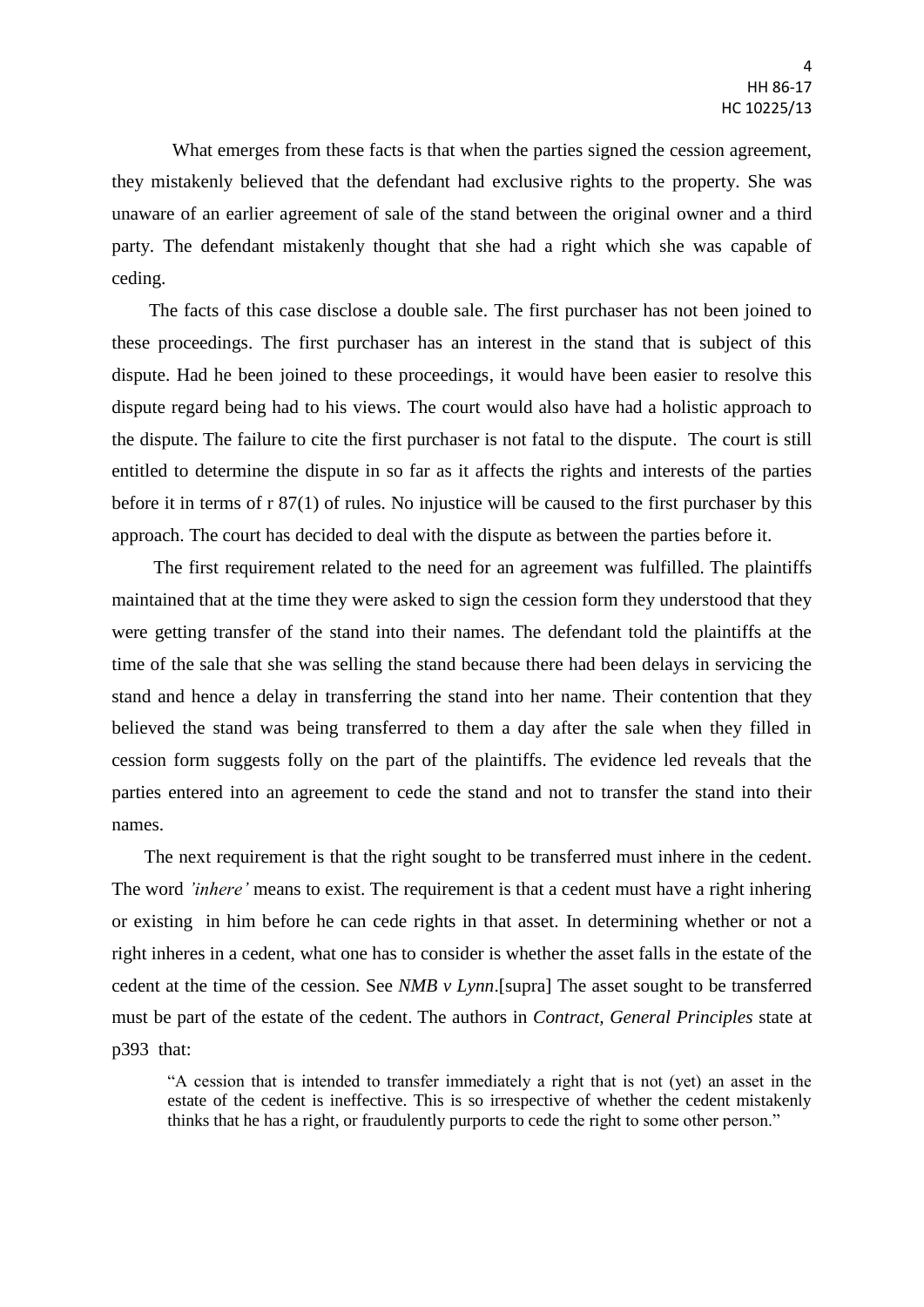The defendant mistakenly believed that the stand was exclusively hers, having bought it from the original owner. The defendant was mistaken as to her rights.

 Wikipedia, the Free Encyclopaedia, defines a mistake under the law of contract as follows;

 "In contract law, a mistake is an erroneous belief, at contracting, that certain facts are true. It can be argued as a defence, and if raised successfully can lead to the agreement in question being found void *ab initio* or voidable, or alternatively an equitable remedy may be provided by the courts"

There are mainly three classes of mistakes. A mistake is either unilateral, mutual or common. A unilateral mistake is found where one party has an incorrect perception while the other party is aware of the other part's mistake. Mutual mistakes are found where both parties have the wrong impression of the others intention and both are unaware of the other's mistake. In *Contract General Principles*, by Van der Merwe @ p 25, the authors describe a common mistake as being present,

"…….where both parties to an agreement labour under the some incorrect perception of a fact external to the minds of the parties. Such a mistake, of course, does not lead to dissensus: the parties are in complete agreement, although their consensus is based on an incorrect assumption or supposition."

In *Huddersfield Banking Co Ltd* v *Henry Lister& Son Ltd* 1985 (2) CH, 273 the court remarked:

"That an agreement founded upon a common mistake which mistake is impliedly treated as a condition which must exist in order to bring the agreement into operation can be set aside formally if necessary or treated asset aside and as invalid without any process or proceedings

to do so."

Mistake renders a contract *void ab initio or void* depending on the nature of the mistake involved. Where a mistake relates to the subject matter of a contract and it has a bearing on the performance of an agreement, it is material and renders the agreement void. The mistake occurring in this case is not unilateral as none of the parties was aware of the correct position.

Both the defendant and plaintiffs, being the contracting parties, laboured under a common error or mistaken fact concerning the existence of the subject matter of the agreement, the stand. The parties laboured under the misapprehension that the stand belonged to the defendant having purchased it from the original owner. The understanding of the parties was that the defendant had exclusive rights to the stand and that she could dispose of such rights at the time the contract was entered into. Both were ignorant regarding the true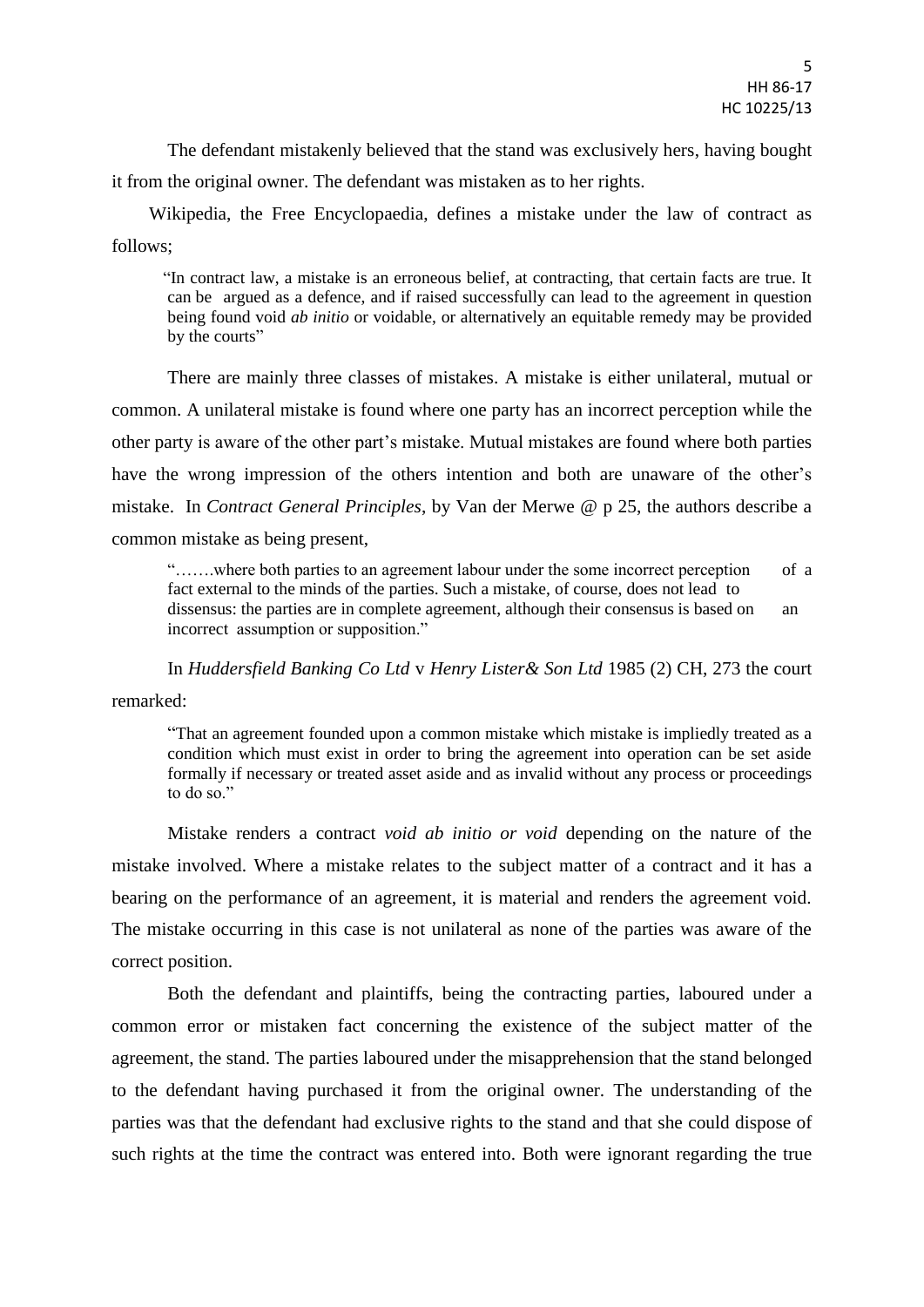status of the stand. The mistake was common to both parties at the time that the agreement of sale and the cession agreement was entered into. The mistake relates to the subject matter of the agreements. It is material and goes to the root of the agreements. The stand is no longer available. The first purchaser has already started to develop the stand.

In a case where parties enter into an agreement and labour under a mistake as to a matter of fact essential to the agreement, the mistake renders the agreement void. No valid agreement of sale came into existence. The defendant had no capacity to dispose of a right in a stand which she did not hold. The fact that she held the mistaken view that she had the right to transfer rights in the stand does not excuse her. The defendant has not shown the existence of a right inhering in her which she was capable of transferring. The court was made to understand that the plaintiffs subsequently cancelled the sale agreement. The cession agreement has no leg to stand on. The availability of the stand is an important aspect of both agreements. No rights were transferred to the other person and effectively there was no cession of the stand. The defendant ceded rights in the stand to the plaintiffs when both parties laboured under a common mistake that the cedent had a right to the stand the cession is void that notwithstanding that there was consensus between the parties at the time when the agreements were entered and the minds of the parties were *ad idem* regarding the sale of the stand and the ceding of rights. The agreements are void *ab initio*. No rights flow from the agreements. The defendant cannot hold the plaintiffs to the contracts. The plaintiffs have established a right to be reimbursed monies paid to the defendant. The defendant's recourse lies with the original seller of the property from whom she bought the property.

The defendant has not shown that she had a right inhering in the stand which she had the capacity to cede the stand to the plaintiffs. The plaintiffs are not to blame for the mistake. All parties laboured under a common mistake. Both the sale and cession agreements are *void ab initio.* The defendant is s obliged to make good the loss. The plaintiffs are entitled to the monies they paid *in lieu* of the stand.

In the circumstances I order as follows,

- 1. The defendant is to pay to the plaintiffs: \$7000, 00 being the purchase price paid by the plaintiffs to the defendant for stand 9347 Tynwald North Township of Tynwald.
- 2. US\$350,00 being cession fees paid to the defendant
- 3. Interest on any amounts due at the prescribed rate of interest from the date of summons to date of full and final payment